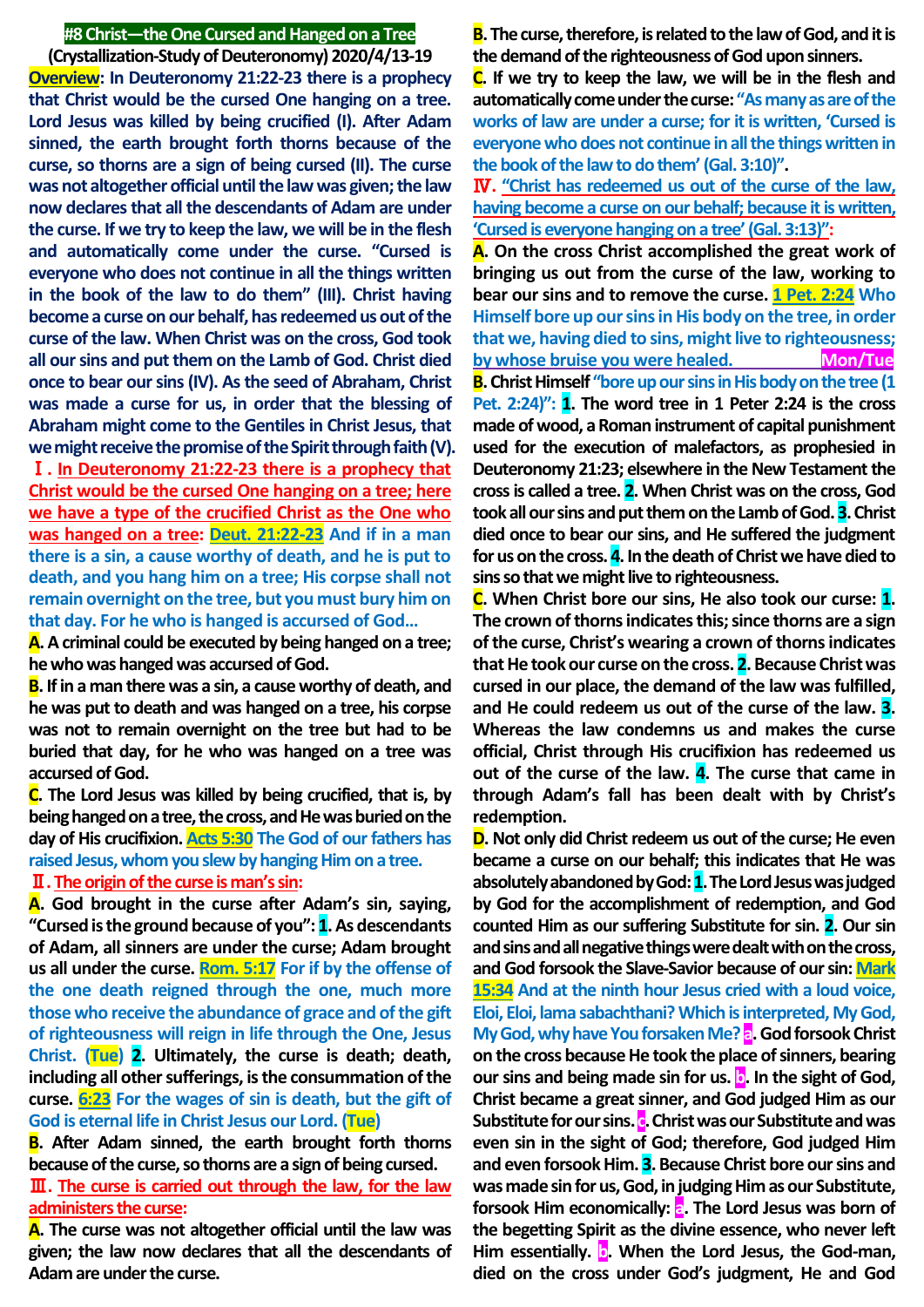**within Him essentially as His divine being; nevertheless, He was forsaken by the righteous and judging God economically:** ⑴ **Because the Lord Jesus was conceived of the Holy Spirit and was born of God and with God, He and the Holy Spirit as the intrinsic essence of His divine being; thus, it was not possible for God to forsake Him essentially.** ⑵ **Christ was forsaken by God economically when the Spirit, who had descended upon Him as the economical power for the carrying out of His ministry, left Him; however, the essence of God remained in His being, and He therefore died on the cross as the God-man. Wed E. In His humanity as the seed of Abraham, Christ was crucified and became a curse on our behalf to redeem us out of the curse of the law: Gal. 3:29 An if you are of Christ, then you are Abraham's seed, heirs according to promise. 1. Genesis 22:17-18a and 28:14 are a prophecy that Abraham's seed would be a great blessing to all mankind, for all nations would be blessed through his seed. 2. Christ, the seed of Abraham, has brought God to us and us to God for our enjoyment of God's blessing. 3. The promise given to Abraham was that God Himself would come to be the seed of Abraham, and this seed would be a blessing to all the nations by becoming the all-inclusive Spirit for mankind to receive. Thu**

Ⅴ. **As the seed of Abraham, Christ was made a curse for us "in order that the blessing of Abraham might come to the Gentiles in Christ Jesus, that we might receive the promise of the Spirit through faith (Gal. 3:14)":**

**A. The blessing of Abraham is the blessing promised by God to him for all the nations of the earth. Gen. 12:3 And I will bless those who bless you… And in you all the families of the earth will be blessed.**

**B. This promise was fulfilled and this blessing has come to the nations in Christ through His redemption by the cross.**  Gal. 3:13 Christ has redeemed us out of the curse of the law, **having become a curse on our behalf; because it is written, "Cursed is every one hanging on a tree";**

**C. The context of Galatians 3:14 indicates that the Spirit is the blessing that God promised to Abraham for all the nations and that has been received by the believers through faith in Christ: Gal. 3:2 This only I wish to learn from you, Did you receive the Spirit out of the works of law or out of the hearing of faith? 5 He therefore who bountifully supplies to you the Spirit and does works of power among you, does He do it out of the works of law or out of the hearing of faith? (Sat)**

**1. The physical aspect of the blessing that God promised to Abraham was the good land, which was a type of the allinclusive Christ. Col. 1:12 Giving thanks to the Father, who has qualified you for a share of the allotted portion of the saints in the light; 2. The Spirit is the compound Spirit, who is God Himself processed in His Trinity through incarnation, crucifixion, resurrection, ascension, and descension for us to receive as our life and our everything. 3. Since Christ is realized as the all-inclusive life-giving Spirit, the blessing of the promised Spirit equals the blessing of the good land; actually, the Spirit as the realization of Christ in our experience is the good land. 2 Cor. 3:17 And the Lord is the** 

**Spirit; and where the Spirit of the Lord is, there is freedom. 4. Our spiritual blessing for eternity will be to inherit the Spirit, the consummation of the processed Triune God as our inheritance. 5. In the new heaven and the new earth in the New Jerusalem, we will enjoy the processed Triune God, who is the all-inclusive, consummated, life-giving Spirit. 6. Today our Christian life is a life of receiving the Spirit through faith. Fri/Sat Crucial Point**⑴:**Christ has already redeemed you out of** 

**the curse of the law judicially. As a believer, by** 

**confessing your failures and sins and applying the** 

**blood of redemption, you can be released from the curse organically to participate in the blessing**

**OL1:God brought in the curse after Adam's sin, saying, "Cursed is the ground because of you". OL2: Ultimately, the curse is death; death, including all other sufferings, is the consummation of the curse. OL3: If we try to keep the law, we will be in the flesh and automatically come under the curse: "As many as are of the works of law are under a curse; for it is written, 'Cursed is everyone who does not continue in all the things written in the book of the law to do them' (Gal. 3:10.)".**

**As the seed of Abraham, Christ in His humanity was crucified and became a curse on our behalf to redeem us out of the curse of the law. Galatians 3:1 mentions that Jesus Christ was crucified. Verse 13 goes on to say, "Christ has redeemed us out of the curse of the law, having become a curse on our behalf; because it is written, 'Cursed is everyone hanging on a tree.'" Christ as our Substitute on the cross not only bore the curse for us but also became a curse for us. The curse of the law issued from the sin of man. When Christ took away our sin on the cross, He redeemed us out of the curse of the law.**

**Through his fall, Adam brought us all under the curse; as fallen descendants of Adam, we the sinners were under the curse. The origin of the curse is man's sin. God brought in the curse after Adam's sin, saying, "Cursed is the ground because of you". The sign of the curse is thorns. For this reason, after Adam's sin, the earth brought forth thorns.**

**However, the curse was not altogether official until the law was given. The law now declares that all the fallen descendants of Adam are under the curse. In other words, the curse is carried out through the law. This means that the law administers the curse. Therefore, the curse is related to the law of God; it is the demand of the righteous God upon sinners.**

**Application to young working saints/graduate** 

# **students**

**Due to the fall of Adam, every man was in the curse of the law. But thank the Lord. Although you could not fulfill the requirements of the law, the sinless One has become a curse on our behalf and bore the curse. It was for you to receive the allinclusive Spirit as the blessing of Abraham. The redemption of Christ has released you from the curse and it enables you to receive the blessing. So you**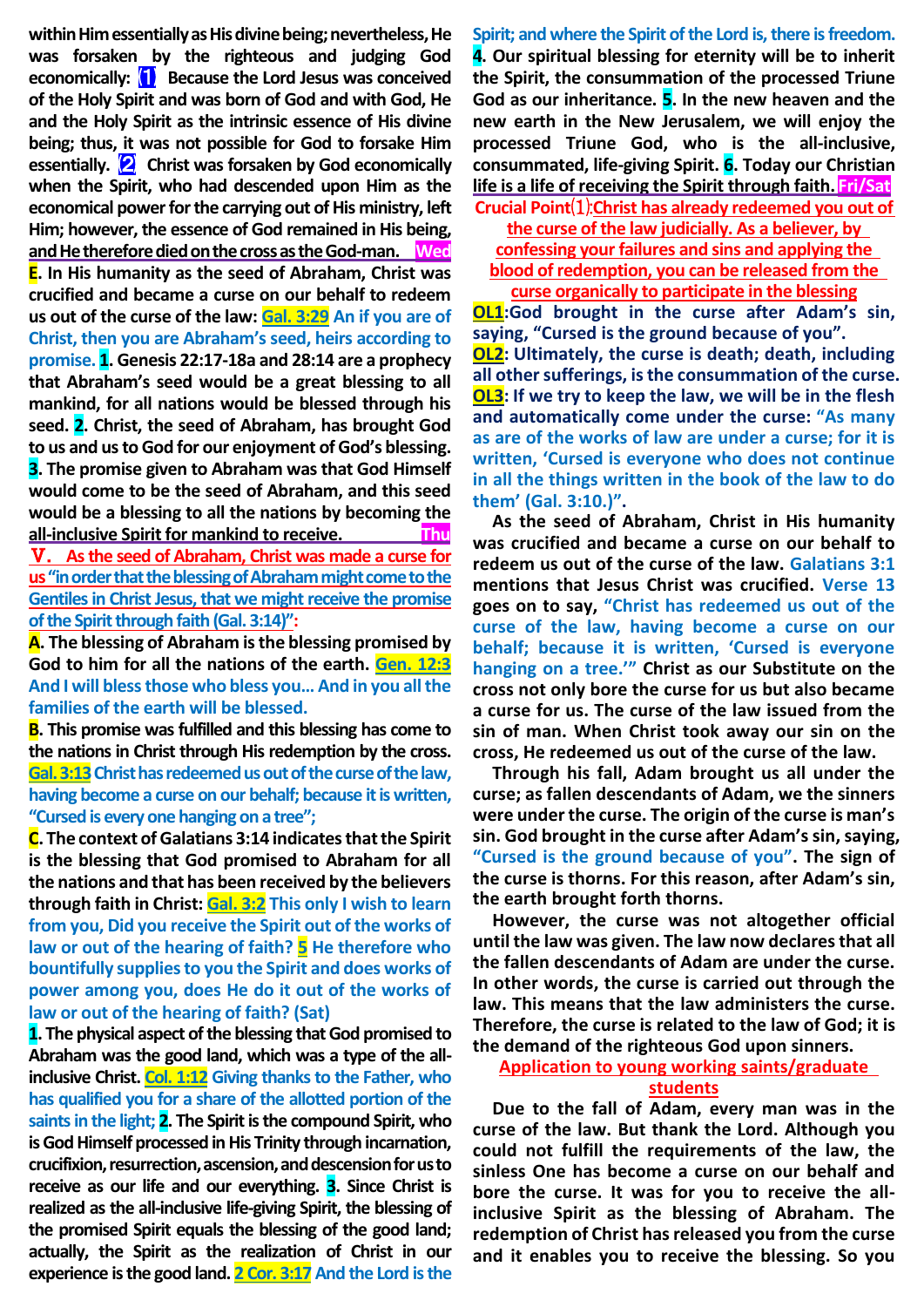**need to have the full realization on the redemption of Christ and appreciate it.**

**You should know who saved you out of the curse and how the blessing was brought to you. To put the JIS mark (Japanese Industrial Standard) on the products, the product needs to fulfill all the requirements of JIS mark. If the product fulfills 95% of the requirements, it cannot get JIS mark. It has to fulfill 100% of the requirements. In the same way, without fulfilling 100% of the requirements of the righteous God, you cannot released from the curse of the law. Lord Jesus bore the curse on your behalf on the cross and became a curse. Thank and praise the Lord for His redemptive work. Based on the redemption, you have a position to be released from the curse and receive the blessing.**

**You may experience many mistakes in your business life. Every time you make mistakes, confess your sins and apply the blood of redemption. Since you were already redeemed and become the children of God, you can always apply the blood of redemption. For example, you can pray like this, "Lord Jesus, I am rebelling against my boss. I am living according to the sin in the flesh, not according to the spirit. Lord forgive me of my sin of rebellion", "Lord Jesus, I watched a young lady with lust. Forgive me of my sin of lust", "Lord, I am jealous over my colleague's promotion. I know he did good performance. But his promotion makes a big gap between us and the fire of jealousy has flared up. Please forgive me of my sin of jealousy.", "Lord Jesus, I am about to lose my temper by seeing the rebellious attitude of my subordinate. Please forgive my sin of wrath". If you apply the redemptive blood of Jesus like this, all of your sins, big or small, will be forgiven, you can be cleansed from all unrighteousness, released from the curse and able to come back to the blessed fellowship of the divine life.**

**Crucial Point**⑵: **Entering into Christ, an unique heirof God , by faith to participate in the blessings to Abraham OL1: Christ was forsaken by God economically when the Spirit, who had descended upon Him as the economical power for the carrying out of His ministry, left Him; however, the essence of God remained in His being, and He therefore died on the cross as the God-man.**

**OL2: The promise given to Abraham was that God Himself would come to be the seed of Abraham, and this seed would be a blessing to all the nations by becoming the all-inclusive Spirit for mankind to receive.**

**When the Lord was suffering the persecution of man, God was with Him, and He enjoyed the presence of God. But at the end of the first three hours, God forsook Him, and darkness came. Unable to tolerate this, the Lord shouted loudly, "My God, My God, why have You forsaken Me? (Matt. 27:46)" As we have pointed out, God forsook Him because He was our Substitute bearing our sins. Isaiah 53 reveals that this was the time God put our sins on Him. … the righteous God put all our sins upon this Substitute and judged Him righteously for our sins.** 

**God forsook Him because during these hours He was a sinner there on the cross; He was even made sin.**

**As the seed of Abraham, Christ in His humanity blesses all the nations with the gospel of Christ. He has brought God to us and us to God for our enjoyment of God's blessing. He brings blessings to the nations. Whether Jews or Gentiles, all will be blessed in Him.**

**According to Galatians 3:16, Christ is the seed of Abraham, the Heir who inherits the promises. Here Christ is the unique seed who inherits the promises. Hence, in order to inherit the promised blessing, we must be one with Christ. Outside of Him we cannot inherit the promises given by God to Abraham. In God's eyes Abraham has only one seed, Christ.**

#### **Application for the serving ones**

**Christ has died on the cross as a God-man. 1 John 1:7 says "…the blood of Jesus His Son cleanses us from every sin." FN "the blood of Jesus": The name "Jesus" denotes the Lord's humanity, which is needed for the shedding of the redeeming blood, and the title "His Son" denotes the Lord's divinity, which is needed for the eternal efficacy of the redeeming blood. Thus, "the blood of Jesus His Son" indicates that this blood is the proper blood of a genuine man shed for the redeeming of God's fallen creatures, with the divine surety as its eternal efficacy, an efficacy that is all-prevailing in space and everlasting in time.**

**Because you have already been redeemed and saved in position, you also can be released from the curse and be entered into the blessing in the daily experience. Rom. 5:10 For if we, being enemies, were reconciled to God through the death of His Son, much more we will be saved in His life, having been reconciled.**

**The root cause of the failure when Adam fell was that Eve has listened to words of the serpent, Satan, and had discussion with Satan in response to it. In your daily life, ①you must not listen to the words of Satan, ②you must not discuss with Satan in response to his words, ③ you must stand against and fight against Satan (not responding to him), and ④ you must rebuke Satan in faith, then you can experientially be released from the curse and can participate in the blessing.**

**Gal. 3:5 He therefore who bountifully supplies to you the Spirit and does works of power among you, does He do it out of the works of law or out of the hearing of faith?**

**As an example, Satan may speak to you saying, "You are a poor and ugly person! Look at your failure more closely. There is no way you can serve the church!" You must not respond to the speaking of Satan. Instead, you must stand against Satan with the words of God and rebuke Satan, "Satan the devil, you are a liar. I am blessed by God but you are cursed. My failure is under the blood. Don't you see the blood of Jesus the Son?!"**

**Moreover, as a serving one, please read the books such as the recovery version Bible, the Holy Word for Morning Revival for Deuteronomy, the Introduction to Deuteronomy, the Economy of God (God's eternal**